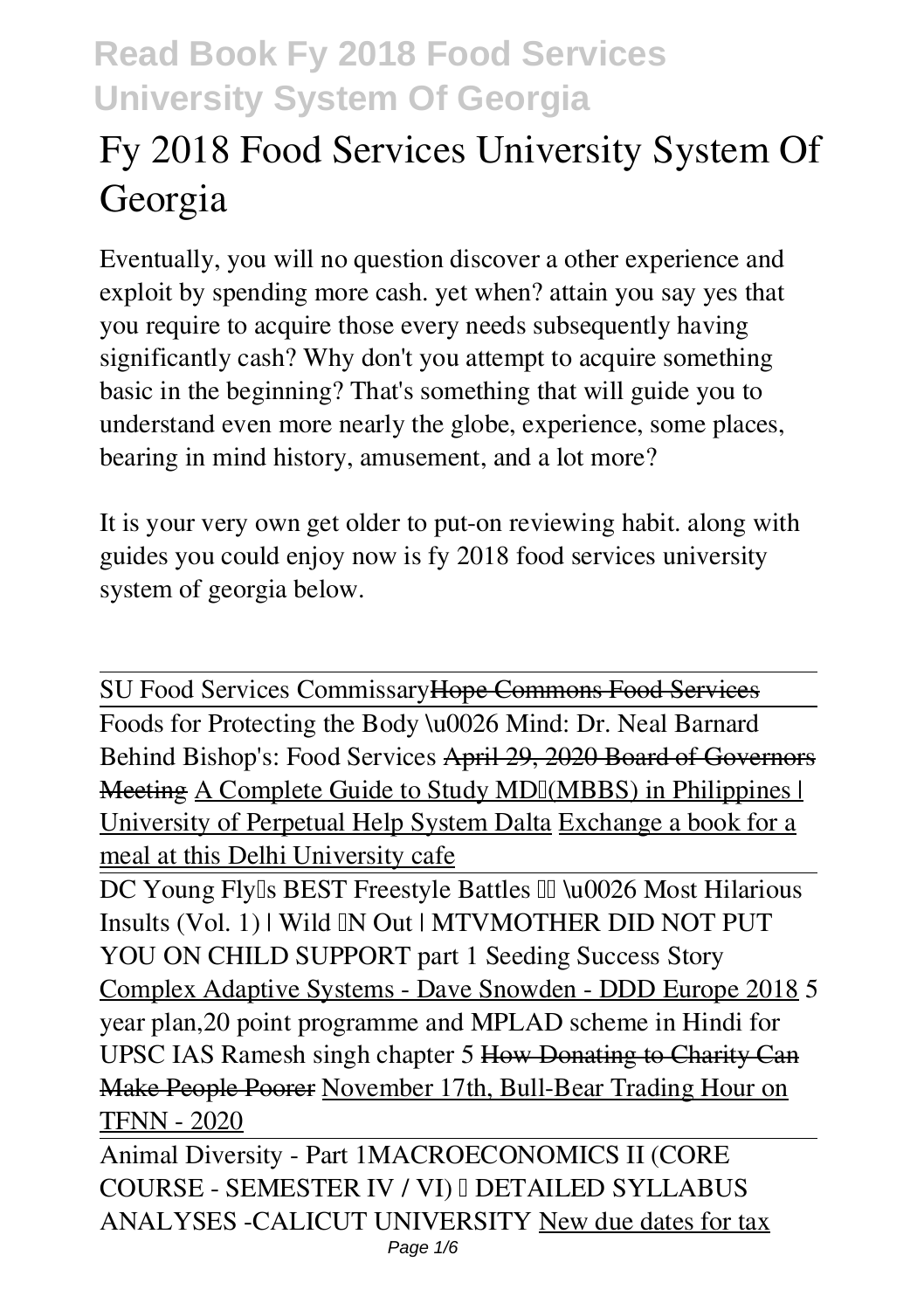returns and protest letters, Taxpayer University teaches FISCAL POLICY LECTURE 1 JC2 H2 ECONOMICS **ICAI: CA IPCC GST solution Nov 2019 with extra emphasis on industry practice** Introduction to Financial Accounting Part 1 *Fy 2018 Food Services University*

This report provides highlights from University Human Resources units of Employee Assistance Program, Family Services, and liveWELL for fiscal year 2018 (July 1, 2017 - June 30, 2018). Issuu ...

*Health and Productivity Fiscal Year 2018 Annual Report by ...* FY 2018 Research Annual Report . Research expenditures at the University of Michigan totaled \$1.55 billion in Fiscal Year 2018, a record high and the ninth year in a row that U-M research expenditures have exceeded \$1 billion.

*FY 2018 Research Annual Report | U-M Research* Spending on food and housing make up 42% of total expenditure for households at the bottom decile of the income distribution, compared with 26% for those in the richest 10%. Households in the top income decile spend five times as much on recreation and culture than those in the bottom decile and proportionately more of their total spending is in this category, 14% compared with 10%.

*Family spending in the UK - Office for National Statistics* Food Services at Westfield State University catering to New Student Orientation, June 2018

*New Student Orientation Food Service, June 2018 ...* President's Budget Message FY 2018. President's Budget Message (English Version) General Appropriations Act FY 2018. GAA (Volume IA) GAA (Volume IB) GAA (Volume II) General Appropriations Act FY 2018 with UACS Code; Select Updated BESF Tables Based on FY 2018 GAA; National Expenditure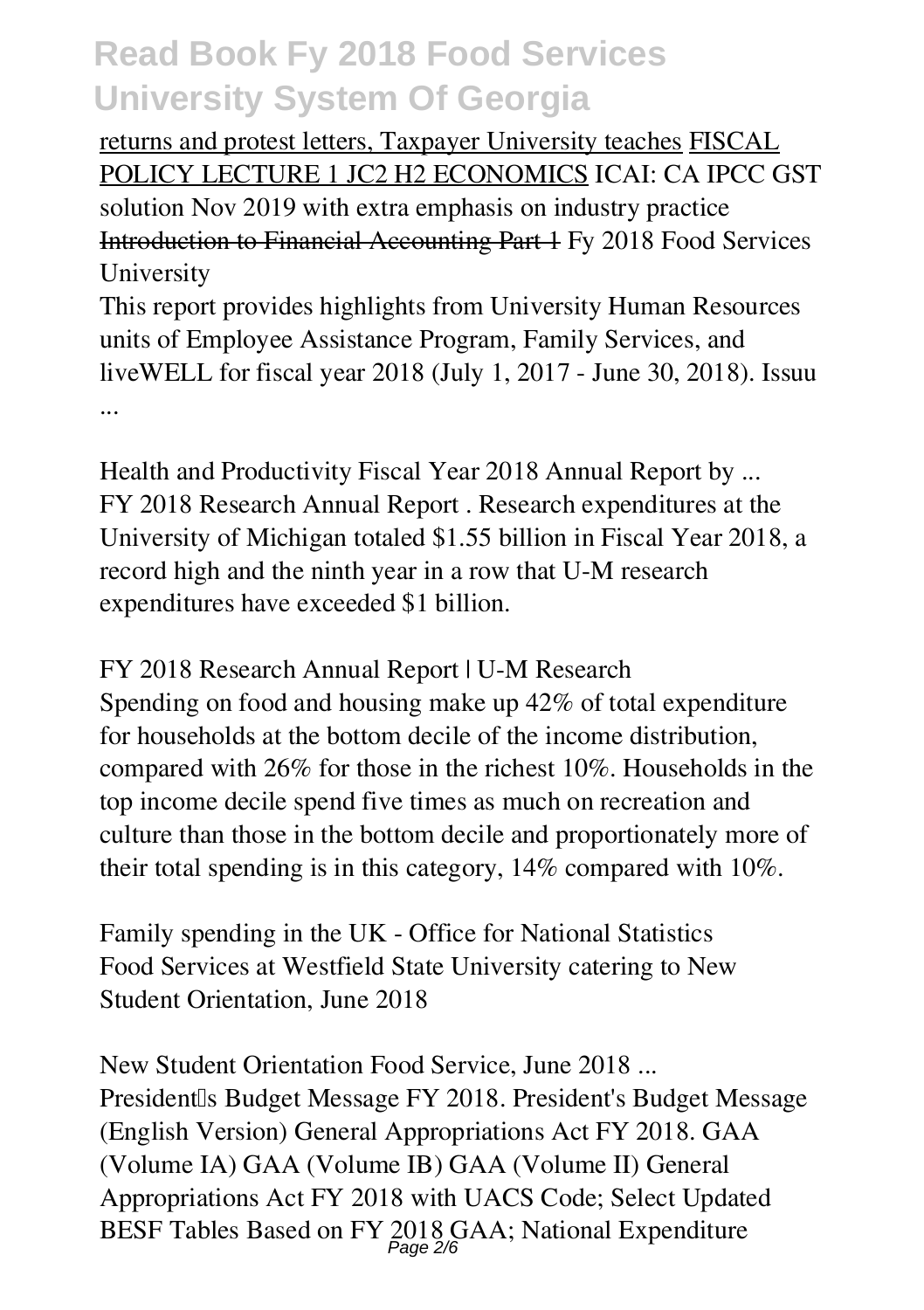Program FY 2018; Staffing Summary 2018; BESF Table 2018 ...

*National Expenditure Program FY 2018* FY 2018 Funding Partnerships. \$3,160,000 38%. 15%. FY 2018 2%. 33% 12%. Embracing the time-honored strategy and mission of improving lives by helping and educating people, the Kenan Charitable ...

*Kenan Charitable Trust FY 2018 by kenancharitabletrust - Issuu* Facilities Needs Requests for FY 2018 2017 Legislative Session University University Priority Project Description Request Per Project Total By University ASU 1 Water and Sewer Infrastructure Emergency Repairs (New FY 2018 Addition) \$4,000,000 2 Faculty/Staff Housing \$2,500,000 3 ADA Modifications \$10,000,000

*Facilities Needs Requests for FY 2018 - Mississippi* The FY 2018 budget request includes an increase of \$12.5 million for Vector Borne Diseases. In FY 2018, the U.S. will remain vulnerable to existing and new vector-borne disease threats, like Zika. With increased funding, CDC will provide enhanced support to up to 9 states at the greatest risk for vector-borne disease outbreaks. These

*DEPARTMENT of HEALTH and HUMAN SERVICES Fiscal Year 2018*

Major initiatives for fiscal year 2018 included managing the District<sup>'s</sup> enrollment growth and continuation of the school improvement program by spending of bond funds from the 2014 \$15,000,000 bond election. The District had budgeted for 5 percent enrollment growth heading into fiscal year 2018. Actual growth totaled 13.1 percent.

*COMPREHENSIVE ANNUALFINANCIAL REPORT FOR THE* Page 3/6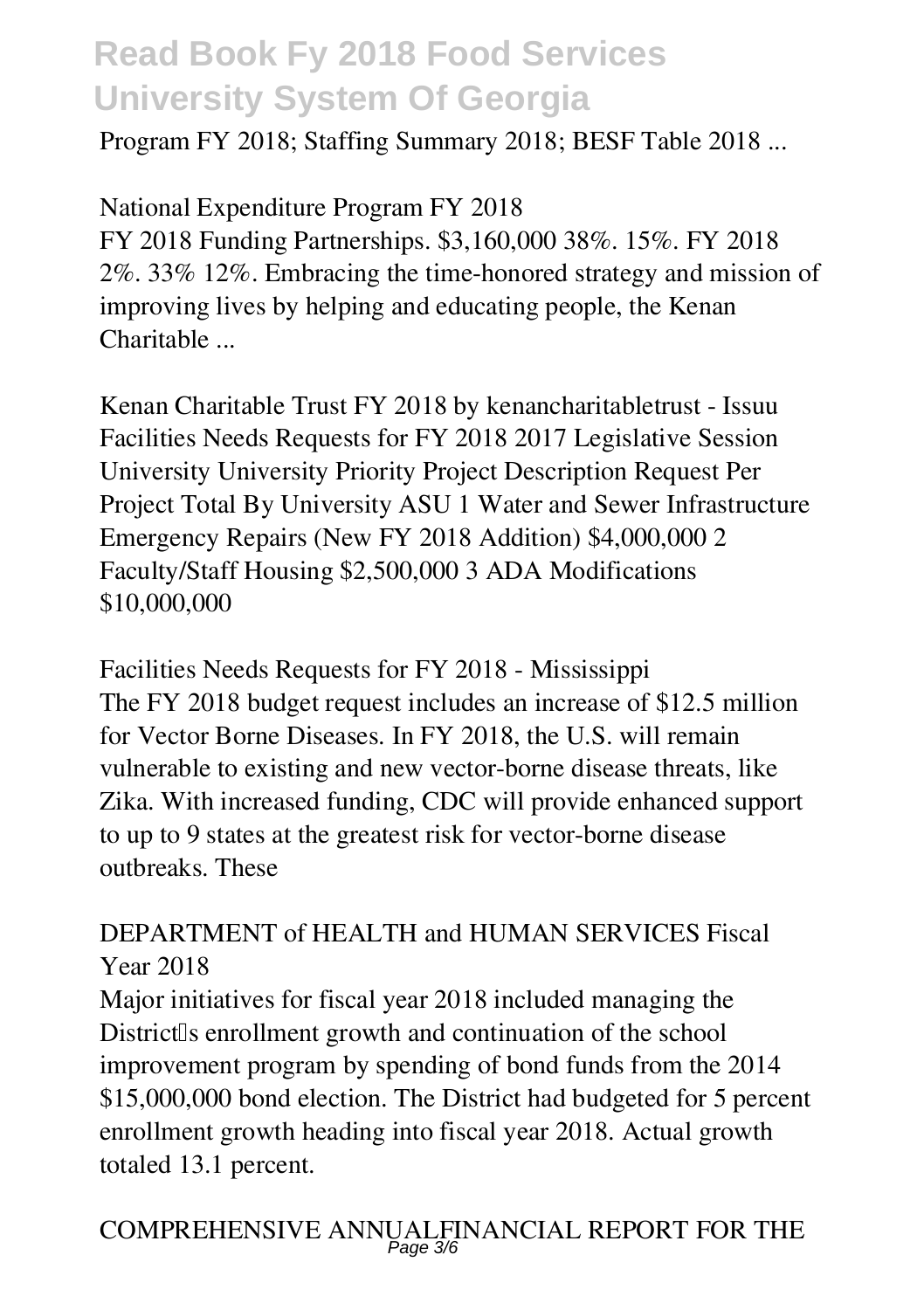#### *FISCAL YEAR ...*

Food Aid Information System The Food Aid Information System (FAIS) is used by the Foreign Agricultural Service to manage its food assistance programs and interact with its partner organizations. Before using the FAIS, users must create a USDA eAuthentication account at https://www.eauth.usda.gov , registering for level 1 access.

*Food Aid Information System - Foreign Agricultural Service* UM dated February 22, 2018  $\Box$  Updating of Personnel ... ... Sign in

*UM dated February 22, 2018 <sup>[]</sup> Updating of Personnel ...* At the 2018 Lavender Graduation, Counseling and Psychological Services' Kori Bennett received the Staff and Faculty Award, which is Igiven to a University administrator acknowledging outstanding work in creating a supportive atmosphere, providing guidance, and raising visibility of resources for LGBTQ students as well as advocating for the needs of LGBTQ communities at Columbia University.<sup>[]</sup>

*Awards & Recognition | Facilities & Operations Fiscal Year ...* (1) Import Procedure under Food Sanitation Law (2) Imported Foods Monitoring and Guidance Plan: 2019 - Development of Imported Foods Monitoring and Guidance Plan for FY 2019 (PDF: 2,698KB)2018 - Development of Imported Foods Monitoring and Guidance Plan for FY 2018 (PDF: 223KB)- An interim report of Inspection results of the imported food monitoring and instruction program in 2018 (PDF: 617KB)

*Ministry of Health: Imported Foods Inspection Services ...* This publication summarizes the fiscal year (FY) 2018 Budget for the U.S. Department of Agriculture (USDA). Throughout this publicationany reference to the **IBudget** is with regard to the 2018 Budget, unless otherwise noted. All references to years refer to  $_{Page\,4/6}^{Page\,4/6}$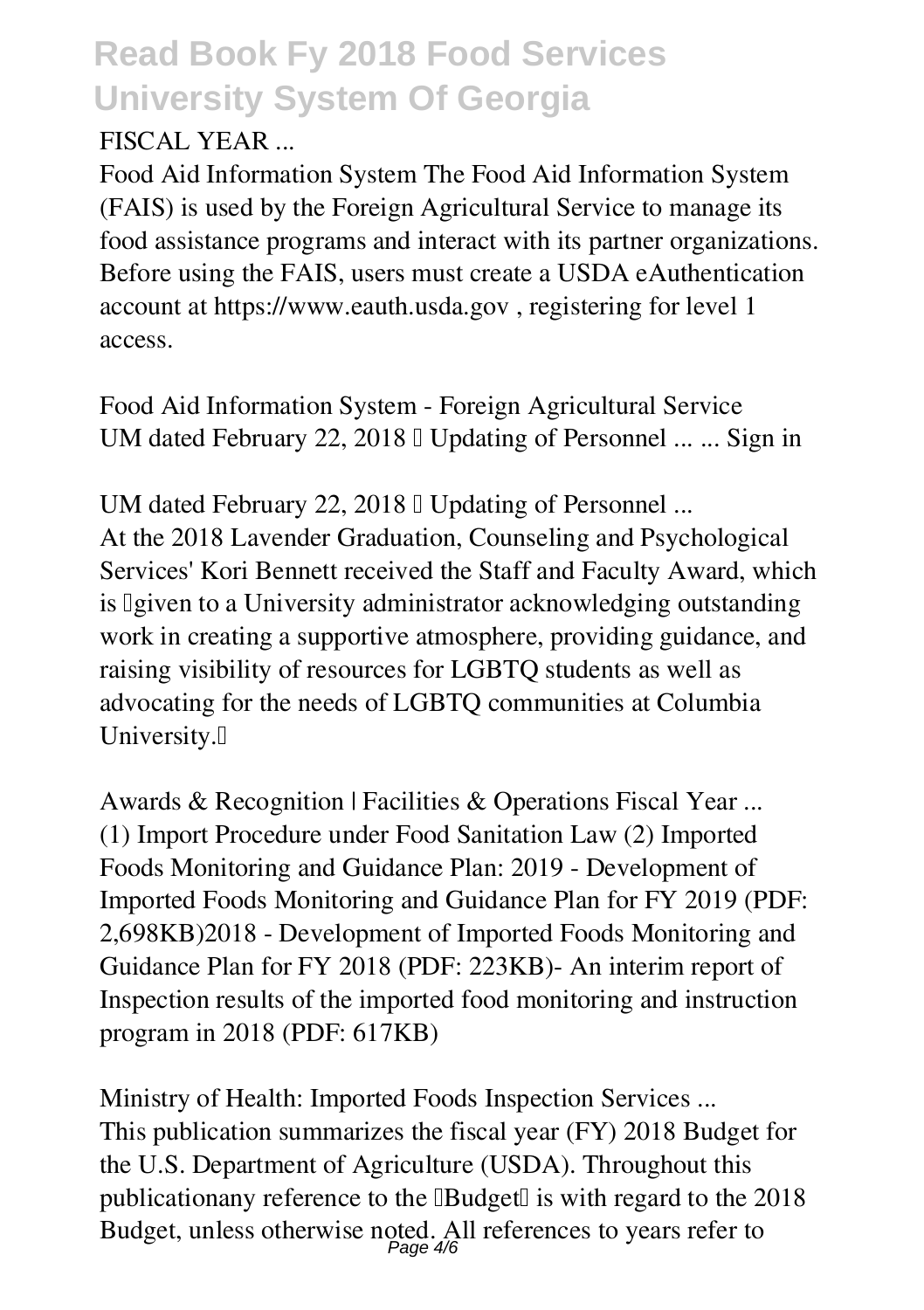fiscal year, except where specifically noted.

*2018 USDA Budget Summary*

Study in Japan Fair 2019 (Inter-University Exchange Program: Asia-Pacific) Study in Japan Fair 2019 (International Education Fair: China) Study in Japan Global Network Project; 2018-2019 Study in Japan Fairs Open the submenu. Study in Japan Fair 2018 (Taiwan) Study in Japan Fair 2018 (Hong Kong) Study in Japan Fair 2018 (Thailand)

*Study in Japan - JASSO* search.lsu.edu

*search.lsu.edu*

City, University of London and Rosalind Sharpe, Centre for Food Policy, City, University of London Workshop capacity: 30 people The RSA Food Farming and Countryside Commission launched in November 2017 with the aim of building a widely shared public mandate for the future of food, farming and the countryside in post-Brexit UK.

*The 2018 City Food Policy Symposium - City, University of ...* FY 2018-19 Food Waste Prevention and Rescue Grant Program This grant cycle was funded using FY 2017-18 monies, but awarded in FY 2018-19. The application period for fiscal year (FY) 2018-19 is now closed.

*FY 2018-19 Food Waste Prevention and Rescue Grant Program* The University of Texas System Institutions ... collected information from the Fiscal Year (FY) 2018 annual financial reports of general academic institutions, health-related institutions, Lamar State Colleges, and Texas State ... activities. Examples include intercollegiate athletics, student health services, food services, student housing ...